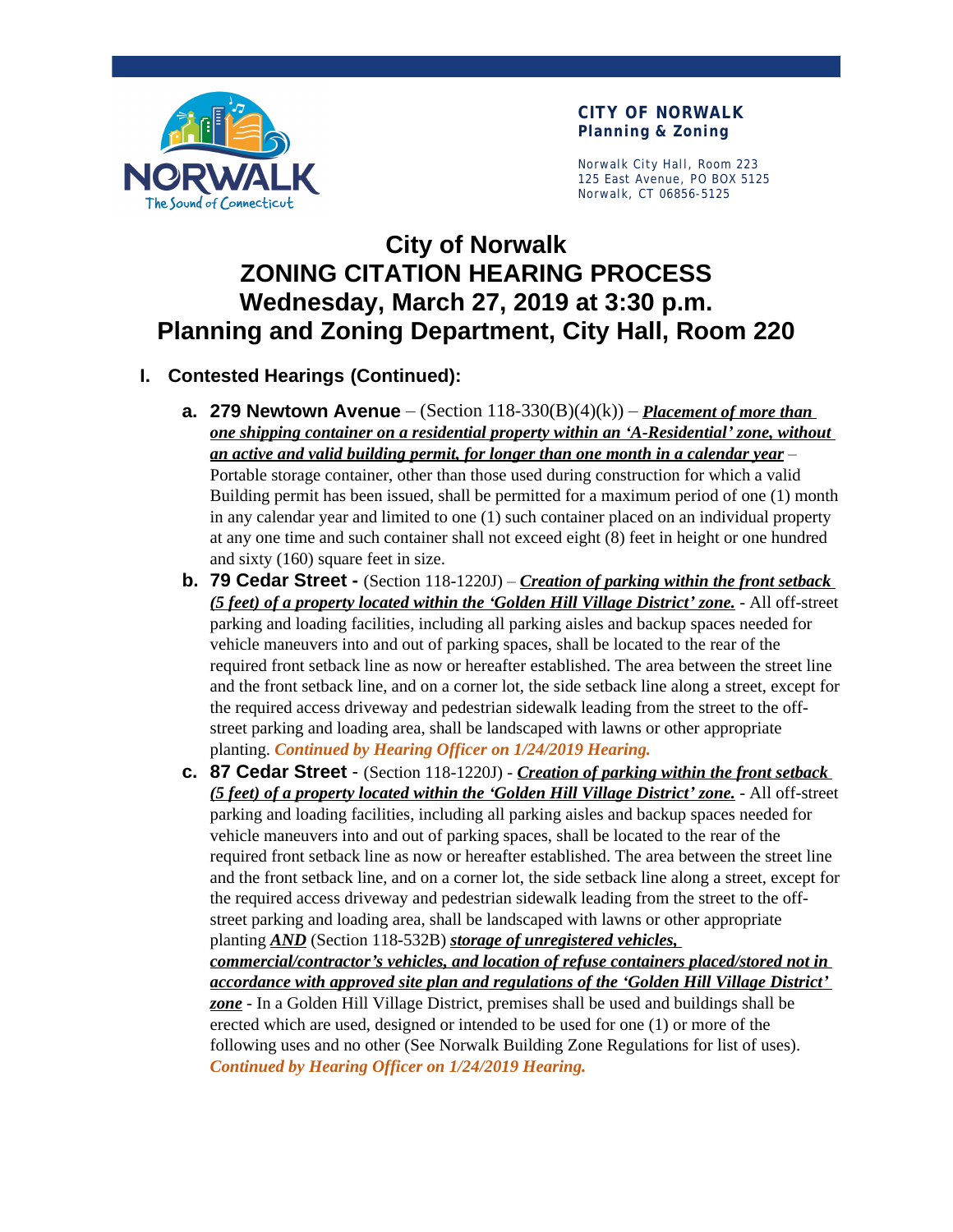

Norwalk City Hall, Room 223 125 East Avenue, PO BOX 5125 Norwalk, CT 06856-5125

## **II. Contested Hearings (New Items):**

**a. 257 Ely Avenue -** (Section 118-1420F) - *Occupying a space or land either without a zoning approval, or in contradiction of a zoning approval (specifically, placement/storage of contractor's materials, equipment, and/or vehicles not in approved location(s) on plan)* - The Zoning Inspector may issue a zoning approval for the construction of part of a building or structure when plans and detailed statements have been presented for the same, before the complete plans and detailed statements of said building or structure have been submitted or approved and (Section 118-1420F) - *Occupying a land or space without obtaining a Certificate of Zoning Compliance* - No land shall be occupied or used and no building hereafter erected or altered shall be occupied or used in whole or in part for any purpose whatsoever, except for the alteration of or addition to a dwelling, until a certificate of zoning compliance shall have been issued by the Zoning Inspector stating that the premises or building complies with all the provisions of these regulations.

## **III. Uncontested Hearings (New Items):**

**a. 2 Muller Avenue –** (Section 118-522B) - *(Special Permit - Contractor's Yard) Use of a parcel of land within a Business #2 zone without required Special Permit Application* - Contractor's storage yard located on a parcel a minimum of two (2) acres in size that abuts a limited access highway and that the site does not abut an existing multifamily development in the Business No. 2 Zone and (Section 118-1420E, F, & G) - *Use of a parcel of land within a Business #2 zone without an application for zoning approval, obtaining a zoning approval, and obtaining a Certificate of Zoning Compliance***.**

## **IV. Uncontested Hearings (Continued):**

- a. **127 Main Street** (Section 118-522(B)) *Operation of a contractor's storage yard (storage of contractor's material, vehicles, and/or equipment)on a property located in a 'Business #2' zone* - Principal uses and structures within a Business No. 2 Zone, premises shall be used and buildings shall be erected which are used, designed or intended to be used for one (1) or more of the following uses and no other as described in this section ((See Section within Norwalk Building Zone Regulations for list of uses). *Continued by Hearing Officer on 1/24/2019 & 2/27/2019 Hearing*
- **b. 12 Valley View Road -** (Section 118-340B(4)(d)) *Storage of a Recreational Vehicle (RV/Motor Home) on a property in a 'B-Residential' zone not in compliance with the front setback and not adequately screened from the street and/or neighboring properties –* Storage of recreational vehicles owned or leased by the occupant of the dwelling, provided that such vehicles are located in accordance with the front yard requirements of this zone and are effectively screened from view from the street and adjacent properties to the satisfaction of the Zoning Inspector. *Continued by Hearing Officer on 1/24/2019 &*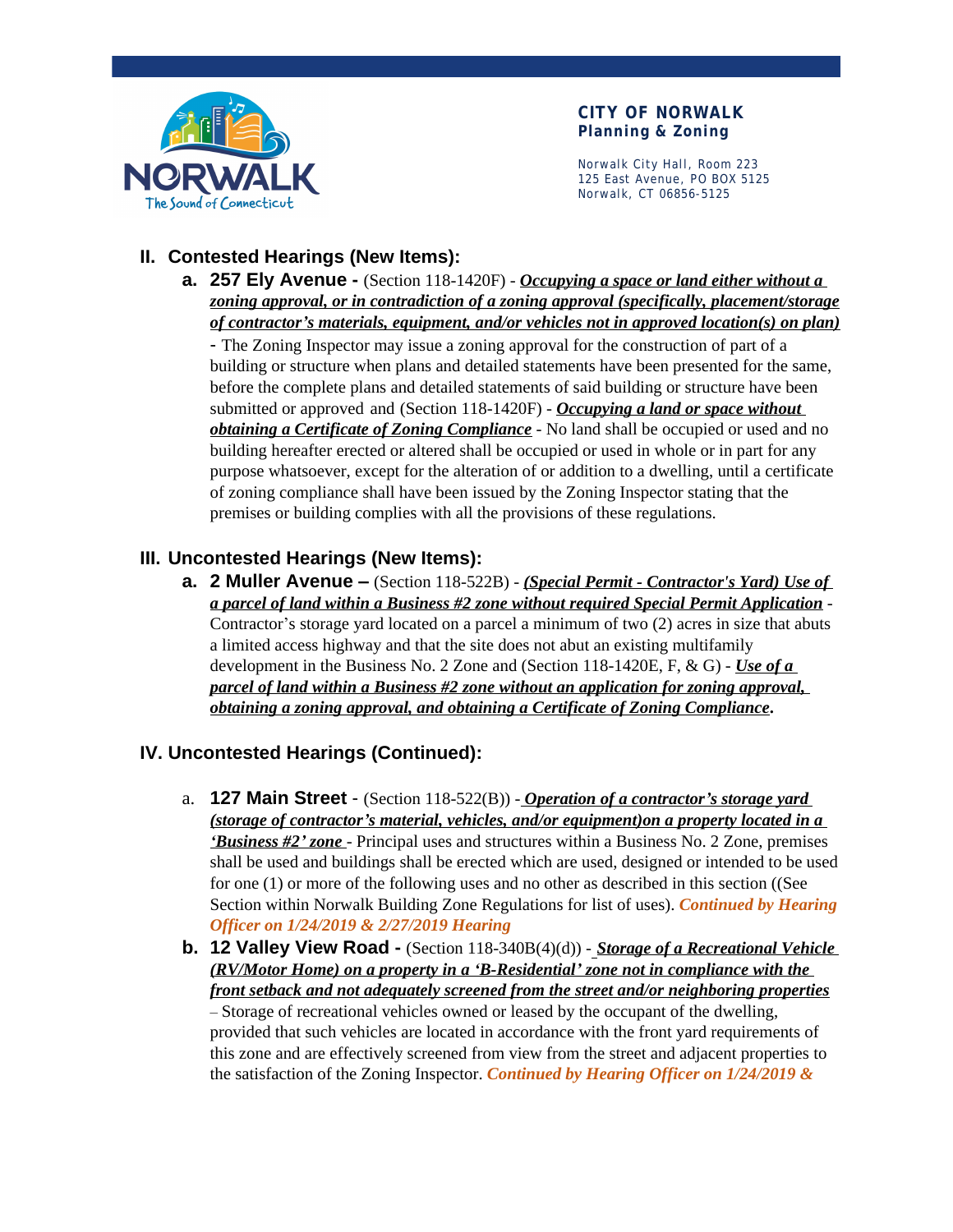

Norwalk City Hall, Room 223 125 East Avenue, PO BOX 5125 Norwalk, CT 06856-5125

**c. 8 Pine Hill Avenue Extension** - (Section 118-1420(G)) – *Occupying a land or space without a, or in contravention of an issued, Certificate of Zoning Compliance* - No land shall be occupied or used and no building hereafter erected or altered shall be occupied or used in whole or in part for any purpose whatsoever, except for the alteration of or addition to a dwelling, until a certificate of zoning compliance shall have been issued by the Zoning Inspector stating that the premises or building complies with all the provisions of these regulations. *Continued by Hearing Officer on 2/27/2019 Hearing*

## **V. Uncontested (Continued Hearings):**

- **a. 84 Murray Street**  (Section 118-1420E) *Construction of shed without zoning application* -It shall be unlawful to construct or alter any building or structure, or any part thereof, until the *application* and plans herein required shall have been approved by the Zoning Inspector and a written zoning approval issued. The Zoning Inspector shall approve or reject any application or plan or amendment thereto filed with him within a reasonable time provided that no zoning violation exists on the property and, if approved, shall promptly issue a zoning approval therefor **AND** (Section 188-1420F) – *Construction of a shed without a Zoning Approval* - The Zoning Inspector may issue a *zoning approval* for the construction of part of a building or structure when plans and detailed statements have been presented for the same, before the complete plans and detailed statements of said building or structure have been submitted or approved **AND** (118-1420G) – *Construction of a shed Certificate of Zoning Compliance* - No land shall be occupied or used and no building hereafter erected or altered shall be occupied or used in whole or in part for any purpose whatsoever, except for the alteration of or addition to a dwelling, until a *certificate of zoning compliance* shall have been issued by the Zoning Inspector stating that the premises or building complies with all the provisions of these regulations. *Continued by Hearing Officer on 1/24/2019 & 2/27/2019 Hearing.*
- **b. 2 Meadow Street Extension** (Section 118-1000 (Definition of a 'Contractor's Storage Yard')) – *Storage of contractor's material, equipment, and/or vehicles on a property not having 12,500sq feet in lot size* - A parcel of land, with or without structures, a minimum of 12,500 square feet in size, used for the storage of equipment and materials used in the construction...including, but not limited to, trucks, vans, bulldozers, backhoes and other similar equipment and/or stockpiles of construction materials, such as concrete, gravel, woodchips, logs, plant stock, masonry, plumbing or electrical supplies, and other similar materials. *Continued by Hearing Officer on 1/24/2019 & 2/27/2019 Hearing.*
- **c. 16 Meadow Street Extension** (Section 118-1000 (Definition of a 'Contractor's Storage Yard')) – *Storage of contractor's material, equipment, and/or vehicles on a property not having 12,500sq feet in lot size* - A parcel of land, with or without structures, a minimum of 12,500 square feet in size, used for the storage of equipment and materials used in the construction...including, but not limited to, trucks, vans, bulldozers, backhoes